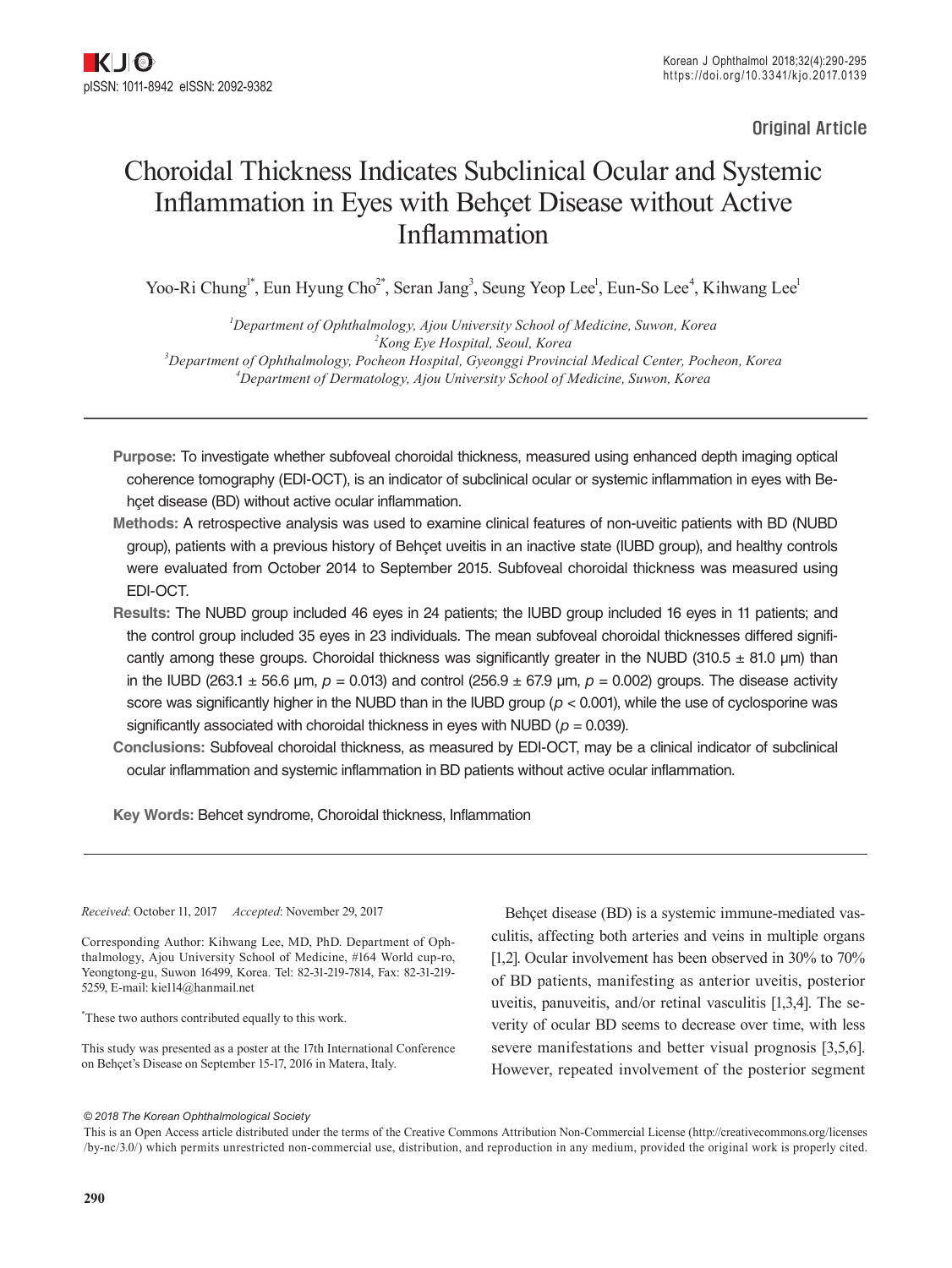may result in severe visual impairment.

Although the devastating ocular symptoms of BD in the fundus are caused by obliterative and necrotizing vasculitis, histopathological studies of the choroid have demonstrated diffuse and focal infiltration by inflammatory cells, including CD4+ T cells and macrophages [7,8]. In addition, imaging modalities, such as indocyanine green angiography, in patients with active Behçet uveitis (BU) have shown irregular filling of the choriocapillaris, choroidal filling defects, and dye leakage from choroidal vessels, suggesting involvement of the choroid in BD [9,10].

The development of enhanced depth imaging optical coherence tomography (EDI-OCT) has improved visualization of choroidal tissue, allowing choroidal involvement to be investigated noninvasively in many diseases. EDI-OCT has shown significantly increased choroidal thickness in BD patients with active uveitis [11,12], as well as in the uninvolved eyes of patients with unilateral BU, compared with control subjects [11]. Because BD is a systemic vascular disease, these findings suggest that patients with BD and without any evidence of ocular involvement may still have subclinical choroidal involvement [11]. That is, the highly vascularized choroid is likely to be affected, regardless of whether clinical uveitis is present. Therefore, investigating choroidal changes in BD not only has potential significance for understanding the pathophysiology, but can also provide information about subclinical ocular inflammation, which may reflect systemic inflammation in BD.

This study was designed to investigate alterations in choroidal thickness in patients with BD without acute choroidal inflammation and to assess any relationship between systemic factors, such as systemic inflammation and immunosuppressant agents, with choroidal thickness. These findings may help determine whether choroidal thickness is a clinical indicator of subclinical ocular inflammation and systemic inflammation in BD patients without active ocular inflammation.

### **Materials and Methods**

This study adhered to the tenets of the Declaration of Helsinki and was approved by the institutional review board of the Ajou University Hospital, Suwon, Korea (AJIRB-MED-MDB-15-452). The medical records of patients diagnosed with BD in the ophthalmology and/or dermatology departments of the Ajou University Hospital were retrospectively reviewed. Informed consent was waived due to the retrospective nature of the study. These patients met the diagnostic criteria for BD of both the International Study Group and the Research Committee of Japan [13-15]. All patients underwent a comprehensive ocular examination and OCT imaging at baseline; patients with BU were also examined when the disease was inactive. Eyes with other retinal pathologies or any history of ocular surgery, as well as eyes with refractive errors greater than  $\pm 6.0$  D, were excluded.

The BD patients without active ocular inflammation were divided into two groups based on their history of BU. The non-uveitic BD (NUBD) group consisted of patients with BD, but without any evidence or history of ocular manifestations. The inactive uveitic BD (IUBD) group consisted of BD patients with any history of uveitis, but in an inactive state for longer than three months. An inactive state was defined according to the Standardization of Uveitis Nomenclature working group classification as zero cells in the anterior chamber, with no signs of inflammation involving the posterior segment, including no signs of development of retinitis, vasculitis, papillitis, macular edema, or retinal hemorrhage [16].

Patients that underwent OCT imaging also underwent EDI-OCT simultaneously, according to our ophthalmology clinic protocol. Images were acquired using the Heidelberg Spectralis OCT (Heidelberg Engineering, Heidelberg, Germany) and were analyzed with Spectralis OCT software version 6.0. Two high-quality horizontal and two vertical line scans passing through the fovea were obtained within a  $5 \times 30$ -degree area at the fovea, with 100 scans averaged for each section. Two independent retinal specialists (YC and SJ) measured these parameters, and their mean data were used for statistical analysis.

Evaluation of systemic inflammation in patients with BD was limited to the items included in the Behcet's Syndrome Activity Scale, not the detailed scoring scale, due to the retrospective nature of this study [17]. The presence or absence of oral ulcers, genital ulcers, skin lesions, eye symptoms, gastrointestinal symptoms, vascular symptoms, and joint pain at the time of OCT examination and recorded in patients' medical records was noted, with each scored as 1 (presence) or 0 (absence) [17].

Numerical values were reported as the mean  $\pm$  standard deviation. Baseline demographic characteristics and choroidal thicknesses in the NUBD, IUBD and control groups were compared using the chi-square test, Mann-Whitney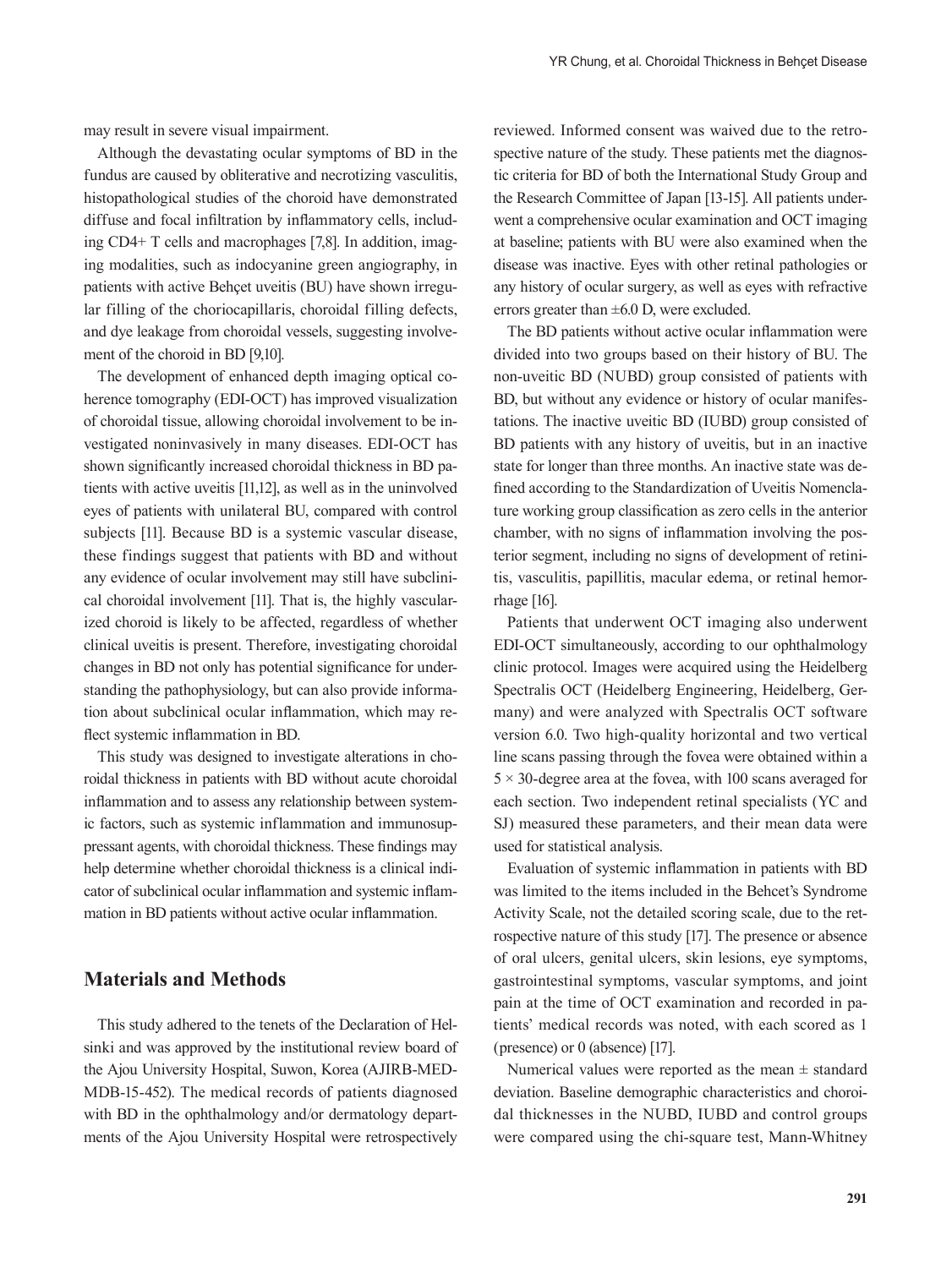|                          | Control group    | NUBD group       | <b>IUBD</b> group | $p$ -value |
|--------------------------|------------------|------------------|-------------------|------------|
| No. of patients          | 23               | 24               | 11                |            |
| Age $(yr)$               | $39.7 \pm 13.5$  | $42.6 \pm 9.3$   | $44.5 \pm 11.1$   | 0.404      |
| Sex (male : female)      | 7:16             | 8:16             | 6:5               | 0.364      |
| Presence of hypertension | $2/23(9\%)$      | 1/24(4%)         | 1/11(9%)          | 0.788      |
| No. of eyes              | 35               | 46               | 16                |            |
| Spherical equivalent (D) | $-1.8 \pm 1.9$   | $-2.1 \pm 1.0$   | $-1.5 \pm 1.8$    | 0.623      |
| Choroidal thickness (um) | $256.9 \pm 67.9$ | $310.5 \pm 81.0$ | $263.1 \pm 56.6$  | $0.002^*$  |

**Table 1.** Demographic characteristics and subfoveal choroidal thickness in patients with Behçet disease, with or without uveitis, and control subjects

 $NUBD = non-uveitic Beheet disease$ ;  $IUBD = inactive uveitic Beheet disease$ ;  $D = diopter$ .

 $p$  < 0.05 by Kruskal-Wallis test.



**Fig. 1.** Subfoveal choroidal thicknesses in the three groups of eyes. Mean choroidal thickness was significantly greater in the non-uveitic Behçet disease (NUBD) than in the inactive uveitic

*U*-test or Kruskal-Wallis test, as appropriate. A Pearson or Spearman correlation analysis was performed to examine the association between choroidal thickness and possible risk factors. The inter-observer reliability of the data measured by the two retinal specialists was expressed as the intraclass correlation coefficient. A *p*-value <0.05 was considered statistically significant. All statistical analyses were performed using PASW Statistics ver. 18.0 (SPSS, Chicago, IL, USA).

#### **Results**

The study evaluated 46 eyes in 24 patients with NUBD and 16 eyes in 11 patients with IUBD. The control group consisted of healthy subjects in our database, matched to patients in the other groups by age, spherical equivalents, and gender; this group consisted of 35 eyes in 23 subjects. There were no significant differences among the three groups in mean age, gender ratio, spherical equivalents and incidence of hypertension (Table 1).

Of the 16 eyes in the IUBD group, 3 had previous anterior uveitis while 13 had either posterior uveitis or panuveitis. Mean choroidal thickness differed significantly among the three groups of eyes ( $p = 0.002$ ), the value was significantly thicker in the NUBD (310.5  $\pm$  81.0 µm) than in the IUBD  $(263.1 \pm 56.6 \,\mu \text{m}, p = 0.013)$  and control  $(256.9 \pm 67.9 \,\mu \text{m}, p$  $= 0.002$ ) groups (Fig. 1). The inter-observer reliability of the two retinal specialists who performed the measurements was excellent with an intraclass correlation coefficient of 0.955 for choroidal thickness ( $p < 0.001$ ).

Seven signs of systemic inflammation were evaluated, with each scored as 1 if present and 0 if absent; the systemic activity score was defined as the sum of these items and ranged from 0 to 7. The distribution of systemic activity scores is summarized in Table 2. Systemic activity scores differed significantly in the NUBD and IUBD groups ( $p < 0.001$ ).

Higher percentages of patients in the IUBD than in the NUBD group were found to be taking cyclosporine ( $p =$ 0.011) and azathioprine ( $p = 0.015$ ). In contrast, the use of corticosteroids and colchicine did not differ in these two groups (Table 2). Spearman correlation analysis showed that the use of cyclosporine was significantly associated with choroidal thickness ( $r = -0.263$ ,  $p = 0.039$ ), whereas none of the other medications were significantly correlated with choroidal thickness.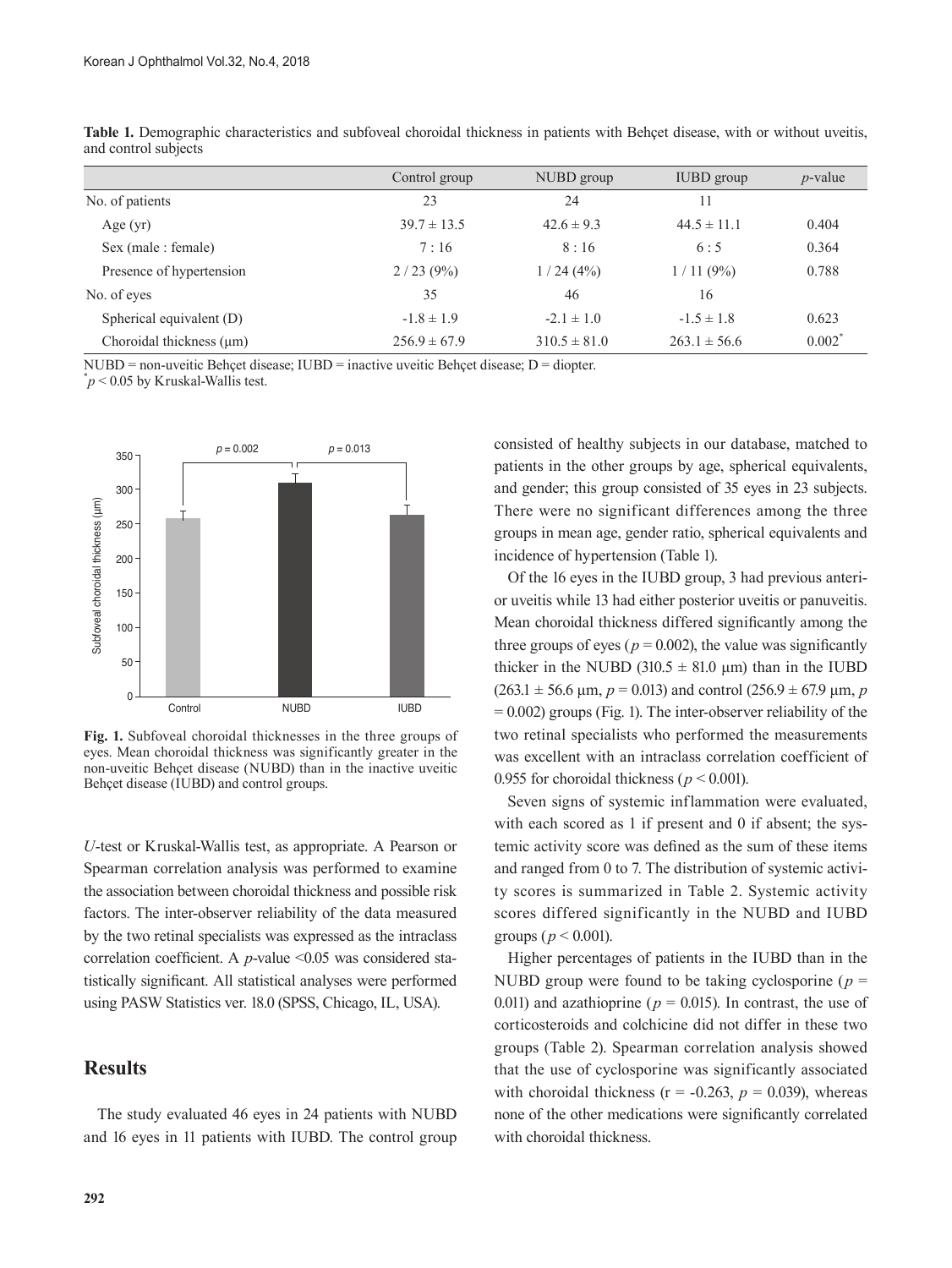|                     | NUBD group | <b>IUBD</b> group | $p$ -value             |
|---------------------|------------|-------------------|------------------------|
| No. of eyes         | 46         | 16                |                        |
| Systemic medication |            |                   |                        |
| Corticosteroids     | 4(8%)      | 3(19%)            | 0.658                  |
| Colchicine          | 30(65%)    | 12(75%)           | 0.471                  |
| Cyclosporine        | 3(7%)      | 5(31%)            | $0.011$ <sup>*</sup>   |
| Azathioprine        | $0(0\%)$   | 2(13%)            | $0.015$ <sup>*</sup>   |
| Activity score      |            |                   | $< 0.001$ <sup>*</sup> |
| $\theta$            | 3          | 9                 |                        |
|                     | 21         | $\overline{7}$    |                        |
| $\overline{2}$      | 18         | $\boldsymbol{0}$  |                        |
| 3 or more           | 4          | $\boldsymbol{0}$  |                        |
|                     |            |                   |                        |

**Table 2.** Systemic treatments and disease activity in patients with Behçet disease, with or without uveitis

NUBD = non-uveitic Behçet disease; IUBD = inactive uveitic Behçet disease.

 $p < 0.05$  by chi-square test.

#### **Discussion**

BD is a systemic vascular inflammatory disease and the choroid is a highly vascularized tissue [2,18]. Choroidal involvement in BU has been well-documented both histologically and by conventional imaging modalities, such as indocyanine green angiography and fluorescein angiography [7-10]. Retinochoroidal thickening has been detected in eyes with active BU by A-scan echography, suggesting a primary etiological role of choroidal inflammation in BU [19]. Based on these findings, several studies have used EDI-OCT to measure choroidal thickness in patients with BU. These studies found that increased choroidal thickness was associated with active ocular inflammation in patients with BD, and that thickness was reduced with the amelioration of ocular inflammation [11,12]. In addition, subfoveal choroidal thicknesses of uninvolved pair eyes in patients with BD were significantly thicker than in control eyes [11]. Our study showed similar results. Mean choroidal thickness was significantly greater in the NUBD group than in the IUBD and control groups. Because BD is a systemic disease, patients with BD, but without any evidence of ocular involvement, may experience subclinical choroidal involvement due to systemic inflammation. In the same context, increased choroidal thickness in an acute phase of BU can be normalized by aggressively suppressing systemic inflammation. The percentages of patients that used cyclosporine and azathioprine were significantly higher, while the severity of systemic inflammation was lower, in the IUBD than in the NUBD group, suggesting that the systemic immunosuppression therapy used in the IUBD group also reduced choroidal inflammation and choroidal thickness. These findings indicate that choroidal thickness may be a clinical indicator of subclinical ocular inflammation, as well as a reflection of the severity of systemic inflammation. However, additional prospective studies that use detailed questionnaire surveys are needed to confirm the relationship between anti-inflammatory agents and choroidal thickness.

To analyze whether factors other than systemic inflammation were associated with choroidal thickness, we also investigated whether treatment with systemic immunosuppressants differed in the NUBD and IUBD groups. We found that treatment with cyclosporine, one of the immunosuppressants most widely used to treat BU [20], was associated with reduced choroidal thickness. Hypertension is a common side effect of cyclosporine use, which suggests that this agent affects vascular structure [21,22]. The incidence of choroidal thickness is lower in patients with hypertension compared to those without, as high intravascular pressure leads to arteriolar sclerosis and vascular contraction in the choroid [23]. Furthermore, recent *in vivo*  and *in vitro* experiments showed that cyclosporine had modulatory effects on endothelial and smooth muscle cells, leading to the contraction of smooth muscle cells and vascular structure collapse [21,22]. We previously suggested that non-vascular smooth muscle cells (NVSMCs), which are abundant in the choroid, are responsible for changes in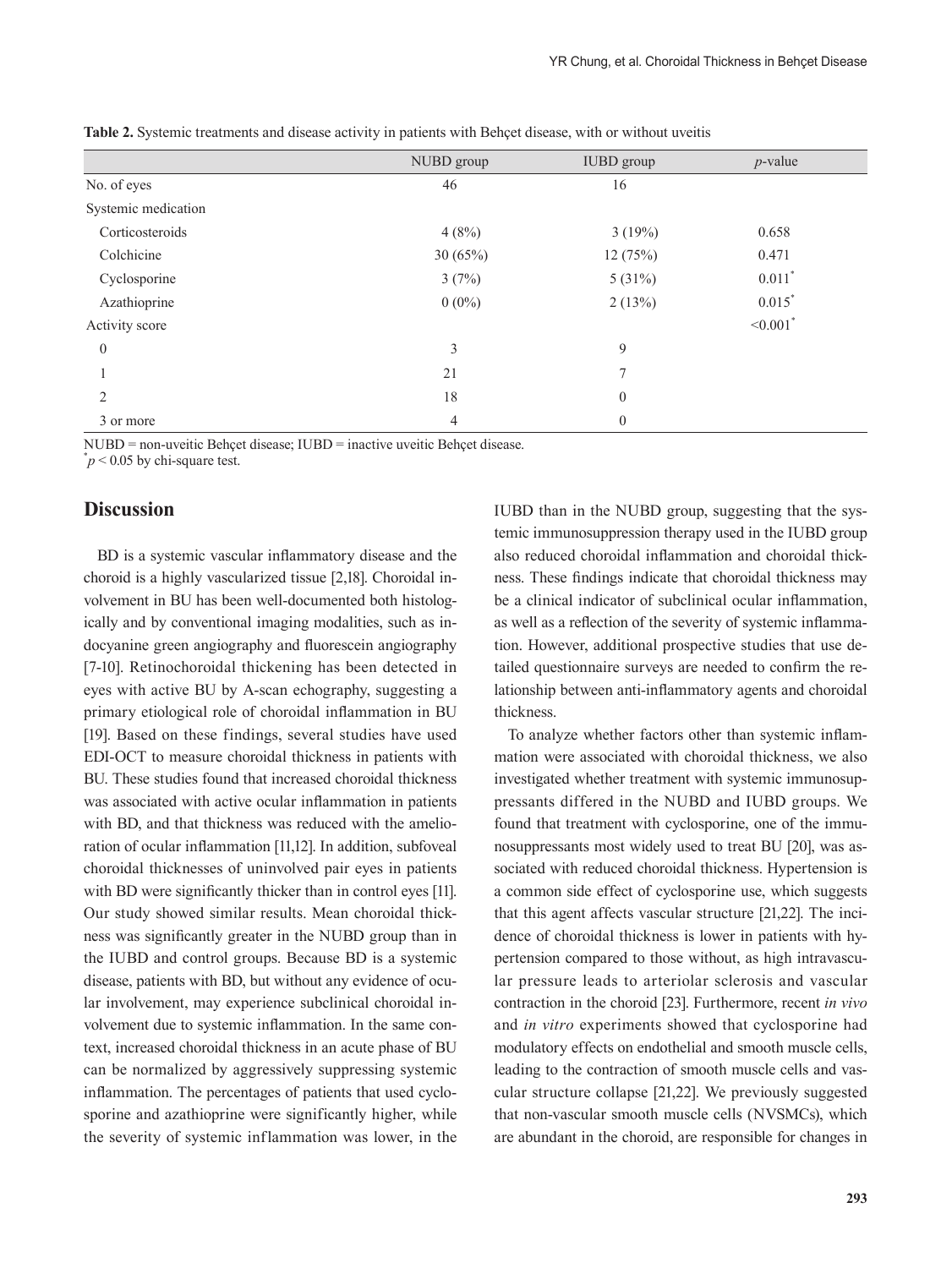choroidal thickness in patients with central serous chorioretinopathy [24]. Choroid thickening in acute central serous chorioretinopathy is likely due to an increase in sympathetic input, reducing the number of NVSMCs and resulting in thinning of the choroid. Altogether, these findings suggest that use of cyclosporine may cause thinning of the choroid, directly by reducing the number of NVSMCs or indirectly by increasing intravascular pressure.

Our results indicate differences in choroidal thicknesses in patients with IUBD and control subjects which differ from previous findings [11,25]. In our study, mean choroidal thickness did not differ significantly between the control eyes and IUBD eyes with a mean inactive period of 11.6 months. In contrast, a previous study found that choroidal thickness was significantly greater in quiescent BU eyes, with a mean inactive period of 7.0 months, compared with control eyes [11]. This difference may reflect the tendency of choroidal thickness to decrease over time during inactive periods. Alternatively, this discrepancy may be due to the different designs of the two studies, including differences in exclusion criteria and the definition of the inactive phase of BD. The previous study excluded eyes with spherical equivalent refractive errors greater than  $\pm 3.0$ diopters, whereas this study excluded eyes with refractive errors greater than  $\pm 6.0$  diopters. Furthermore, the lack of information about the use of systemic immunosuppressant agents in the previous study makes comparison of the two studies difficult, since specific immunosuppressant agents can affect choroidal thickness.

There were several major limitations to this study, including the retrospective design and the relatively small number of patients, all from a single center. The systemic activity score had to be evaluated retrospectively by reviewing medical records, therefore, this result could be underestimated due to insufficient recording. Furthermore, all subjects were of Korean ethnicity, suggesting that these findings may be inapplicable to patients of other ethnic or racial backgrounds.

This retrospective study demonstrated that subfoveal choroidal thickness was thicker in eyes with BD than in eyes with BU and control eyes. Systemic inflammation and treatment with aggressive immunosuppressant agents may contribute to alterations in choroidal thickness in patients with BD. These findings suggest that choroidal thickness may be a clinical indicator of subclinical ocular inflammation, which may also reflect the severity of systemic inflammation. Additional studies that evaluate a larger number of eyes and use systemic inflammation scores to compare the same group of BD patients at different times during their course of disease may provide additional confirmation for our conclusions.

## **Conflict of Interest**

No potential conflict of interest relevant to this article was reported.

#### **References**

- 1. Tugal-Tutkun I, Onal S, Altan-Yaycioglu R, et al. Uveitis in Behcet disease: an analysis of 880 patients. *Am J Ophthalmol* 2004;138:373-80.
- 2. Deuter CM, Kotter I, Wallace GR, et al. Behcet's disease: ocular effects and treatment. *Prog Retin Eye Res*  2008;27:111-36.
- 3. Cingu AK, Onal S, Urgancioglu M, Tugal-Tutkun I. Comparison of presenting features and three-year disease course in Turkish patients with Behcet uveitis who presented in the early 1990s and the early 2000s. *Ocul Immunol Inflamm* 2012;20:423-8.
- 4. Kazokoglu H, Onal S, Tugal-Tutkun I, et al. Demographic and clinical features of uveitis in tertiary centers in Turkey. *Ophthalmic Epidemiol* 2008;15:285-93.
- 5. Chung YR, Lee ES, Kim MH, et al. Changes in ocular manifestations of Behcet disease in Korean patients over time: a single-center experience in the 1990s and 2000s. *Ocul Immunol Inflamm* 2015;23:157-61.
- 6. Yoshida A, Kawashima H, Motoyama Y, et al. Comparison of patients with Behcet's disease in the 1980s and 1990s. *Ophthalmology* 2004;111:810-5.
- 7. George RK, Chan CC, Whitcup SM, Nussenblatt RB. Ocular immunopathology of Behcet's disease. *Surv Ophthalmol*  1997;42:157-62.
- 8. Charteris DG, Barton K, McCartney AC, Lightman SL. CD4+ lymphocyte involvement in ocular Behcet's disease. *Autoimmunity* 1992;12:201-6.
- 9. Atmaca LS, Sonmez PA. Fluorescein and indocyanine green angiography findings in Behcet's disease. *Br J Ophthalmol* 2003;87:1466-8.
- 10. Bouchenaki N, Cimino L, Auer C, et al. Assessment and